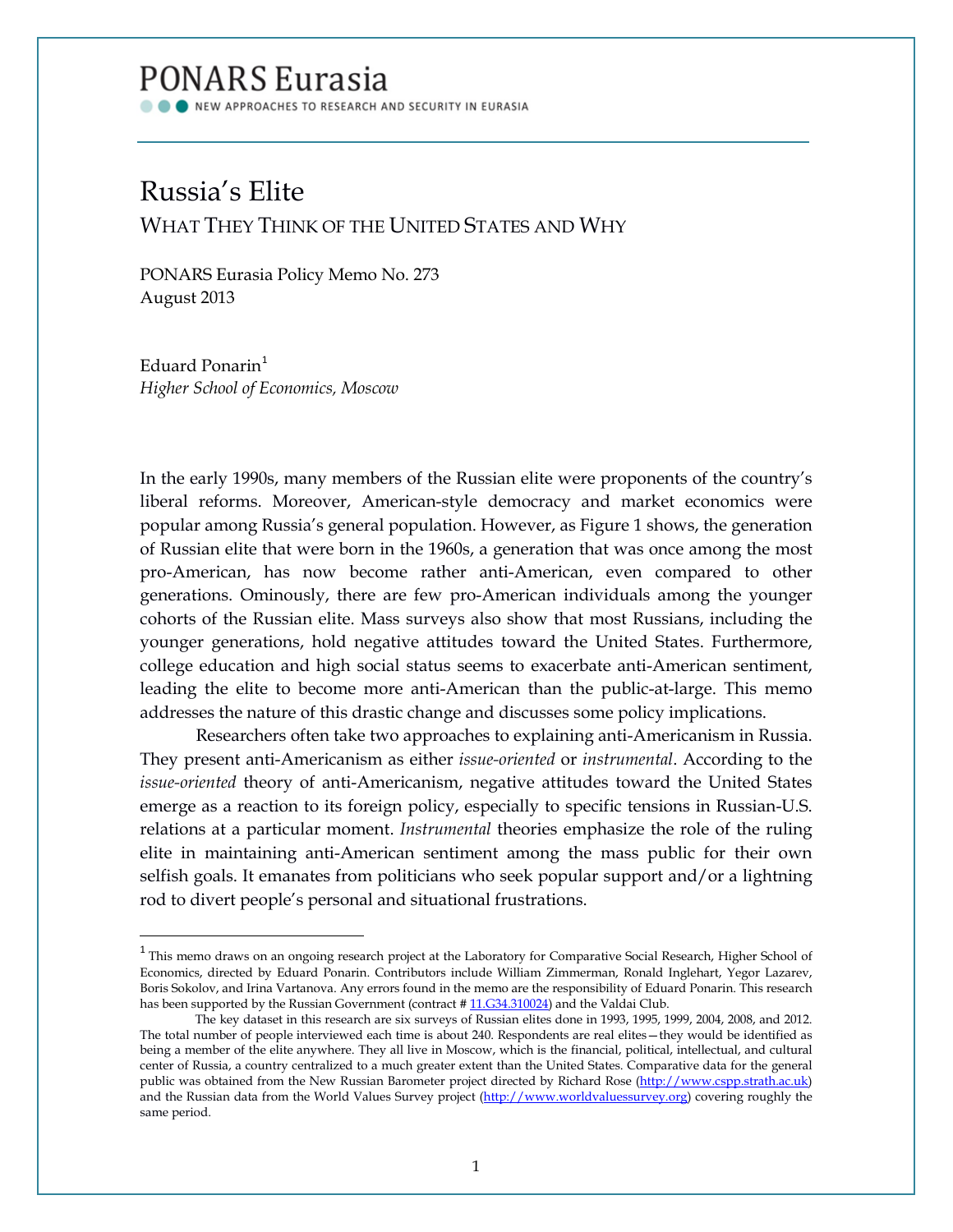In the case of Russia, neither of these two theories are sufficient to explain the evidence. Polls show that anti-American sentiment peaks at certain critical periods in U.S.-Russian relations, such as during the Kosovo crisis of 1999, the 2003 invasion of Iraq, and the Russian-Georgian war of 2008 (see Figure 2). This would seem to bolster the case for *issue-oriented* anti-Americanism. However, there are no obvious peaks before 1999 even though similar developments were occurring then, like Operation Desert Storm in Iraq or Western support for Bosnians and Croats in their wars against Serbs. The data also show that elite anti-Americanism surged between 1993 and 1995, roughly half a decade before the mass spread of anti-American sentiment that the Kosovo crisis provoked.

These findings suggest that the *instrumental* theory of anti-Americanism in Russia also has merit. Elites may have led the masses to anti-Americanism. However, these findings also raise a question about the source of this change among elites. The gap in elite and public attitudes that emerged between 1993 and 1995 leads us to propose an alternative model for explaining the growth of anti-American sentiment in Russia.

First, we argue that the early change in Russian elite perceptions of the United States is an effect of the *ressentiment* of the early 1990s. Friedrich Nietzsche introduced the concept of *ressentiment* to describe a slave's envy and hatred of his master. Sociologist Liah Greenfeld famously used the concept to account for the rise of nationalism in various states. She used *ressentiment* to refer to a political elite's feelings of disappointment with a model country that they want to emulate. Their attitude changes from idealization and admiration to hostility and resentment. The source of this transformation is elite frustration over the failure to modernize their country along some foreign model. We argue that a similar phenomenon took place in Russia and became the initial driver of anti-Americanism in the 1990s. In that context, confidence in the country's political course and a positive appraisal of its economic development could reduce the level of anti-Americanism, whereas those who felt more frustrated were more likely to express anti-American sentiments.

Second, we argue that when Russian elites eventually passed on their anti-American sentiment to the mass public, it became a factor in its own right in the context of the still-competitive Russian political arena of 1999-2000. Since then, it has been rational for politicians to instrumentally apply anti-American rhetoric in bids to garner public support. Such rhetoric has had consequences. In particular, anti-American sentiments became popular among younger cohorts who were socialized at a time of economic growth and had no obvious reason to be frustrated by the U.S. model society. Instead, they were affected by the anti-American rhetoric of an economically successful government. Therefore, since around 2003, confidence in the Russian government and a positive appraisal of Russia's economy have correlated positively with anti-American sentiment. In other words, in the 2000s, happier people were more likely to be anti-American, which is a reversal of the trend of the 1990s. Continuation of this newer trend tipped the balance of public opinion around 2006; anti-Americanism has been the dominant discourse since.

Finally, anti-Americanism grew further mainly due to some non-committed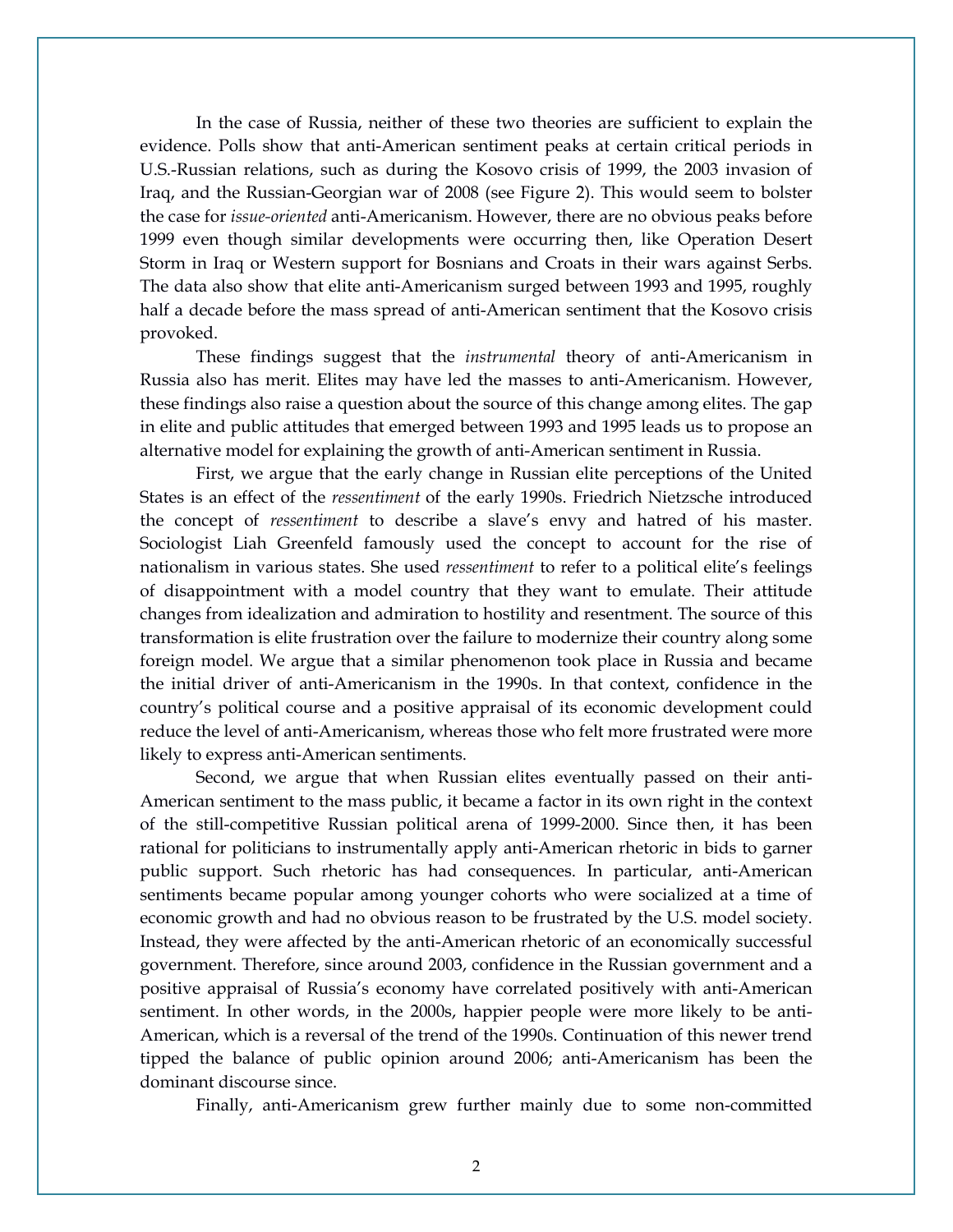people conforming to the majority's opinion and jumping on the bandwagon at critical moments, like the 2008 Russian-Georgian war, when the Russian media was particularly vocal about U.S. policies. Russian elites still remain more anti-American by far than the public-at-large, which suggests that the instrumental theory of anti-Americanism has, in fact, only limited value. The elites so far have abstained from whipping up the anti-American sentiments of the mass publics to their own level.

Yet the consequences are clear. Russian elites and the public-at-large have been shifting away from a pro-American attitude for a long time. It will take at least as long a time to reverse the situation. Furthermore, this shift coincided with nation-building efforts and the rise of nationalism, which according to many observers has become the only force capable of unifying Russian society. Anti-Americanism seems to be a core value in this ideology. We can thus expect that the Russian elite will consist soon enough of individuals who have no meaningful Soviet experience but behave as if they are still living in the Cold War.

Thus, any attempt at another U.S.-Russia reset will likely fail unless it is conceived as a long-term strategy, rather than a short-term policy keen to achieve specific *instrumental* goals. This will be particularly challenging to do, however, with regard to the promotion of democracy and human rights. If the human rights agenda is used as a *quid pro quo* in geopolitical bargaining, it will likely even further undermine the United States' few remaining sympathizers inside Russia. If this agenda is abandoned, however, it will likely alienate them.

Given that a grand reversal of the long-term trend is unlikely, the next question to consider is how wide a national interest do Russian elites perceive Russia to possess. The USSR was a world power with global interests. Do Russian elites view their country to have similarly broad interests? Will Russia try and challenge the United States globally? Are we really going to return to Cold War times?

Our answer, based on data presented in Table 1, is quite certain. Despite popular invocations of Russia's importance and influence (often extending well beyond Russia's borders), one of the clearest generalizations that emerges is that the younger the elites, the more likely they are to say that the domain of Russia's national interest should be limited to its own borders (Figure 3). Moreover, this is part of a larger trend; Russian elites in general have increasingly agreed with this sentiment over time. This is a very significant change. While the United States may expect opposition to its policies from Russia here and there, a head-on collision is something Russian elites will likely want to avoid.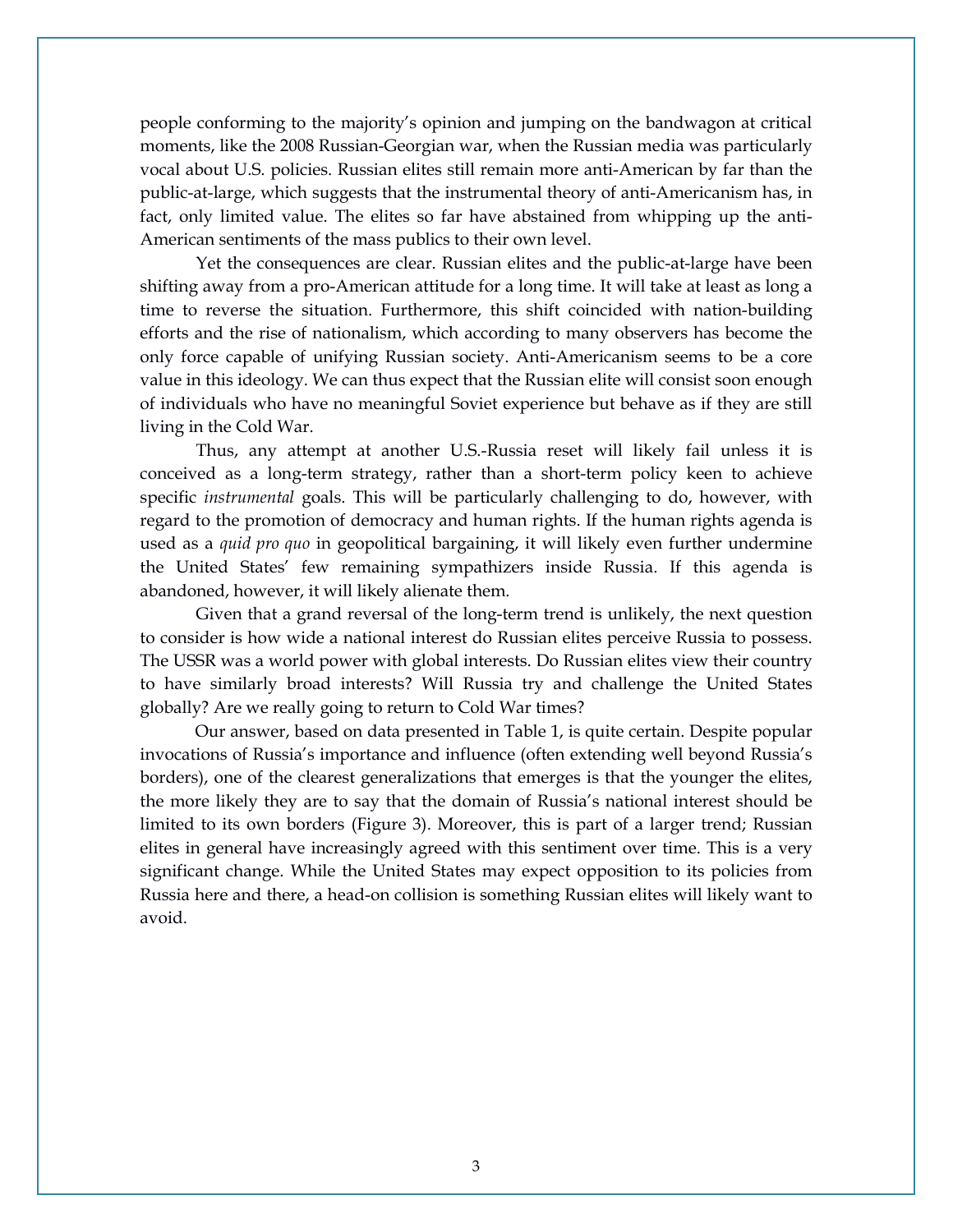

**Figure 1. Is the United States a threat? (Elite by year and cohort)**

**Figure 2. Is the United States a threat? (Elite and public)**